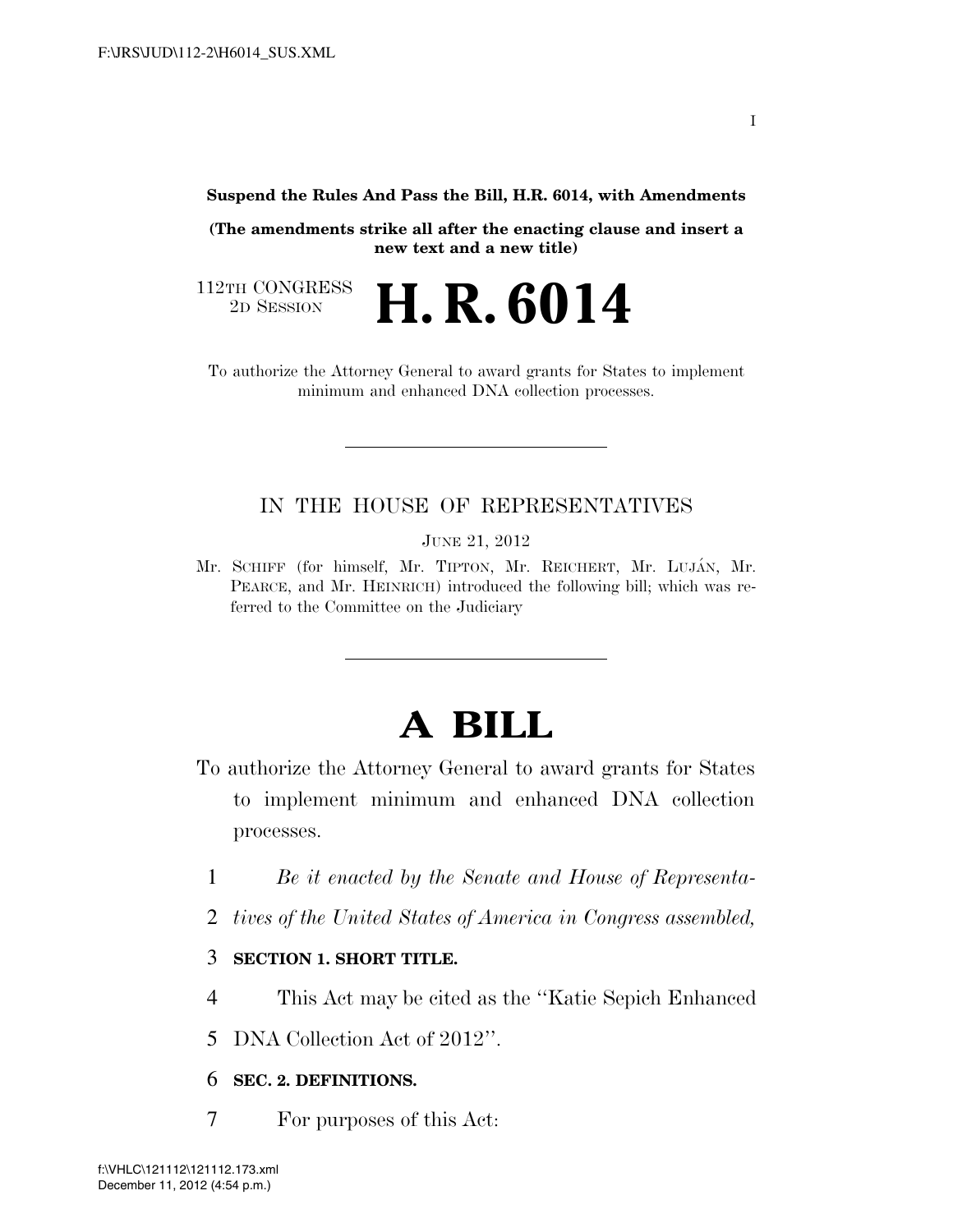| $\mathbf{1}$   | (1) DNA ARRESTEE COLLECTION PROCESS.—                  |
|----------------|--------------------------------------------------------|
| 2              | The term "DNA arrestee collection process" means,      |
| 3              | with respect to a State, a process under which the     |
| $\overline{4}$ | State provides for the collection, for purposes of in- |
| 5              | clusion in the index described in section $210304(a)$  |
| 6              | of the DNA Identification Act of 1994 (42 U.S.C.       |
| 7              | $14132(a)$ ) (in this Act referred to as the "National |
| 8              | DNA Index System"), of DNA profiles or DNA data        |
| 9              | from the following individuals who are at least 18     |
| 10             | years of age:                                          |
| 11             | (A) Individuals who are arrested for or                |
| 12             | charged with a criminal offense under State law        |
| 13             | that consists of a homicide.                           |
| 14             | (B) Individuals who are arrested for or                |
| 15             | charged with a criminal offense under State law        |
| 16             | that has an element involving a sexual act or          |
| 17             | sexual contact with another and that is punish-        |
| 18             | able by imprisonment for more than 1 year.             |
| 19             | (C) Individuals who are arrested for or                |
| 20             | charged with a criminal offense under State law        |
| 21             | that has an element of kidnaping or abduction          |
| 22             | and that is punishable by imprisonment for             |
| 23             | more than 1 year.                                      |
| 24             | (D) Individuals who are arrested for or                |
| 25             | charged with a criminal offense under State law        |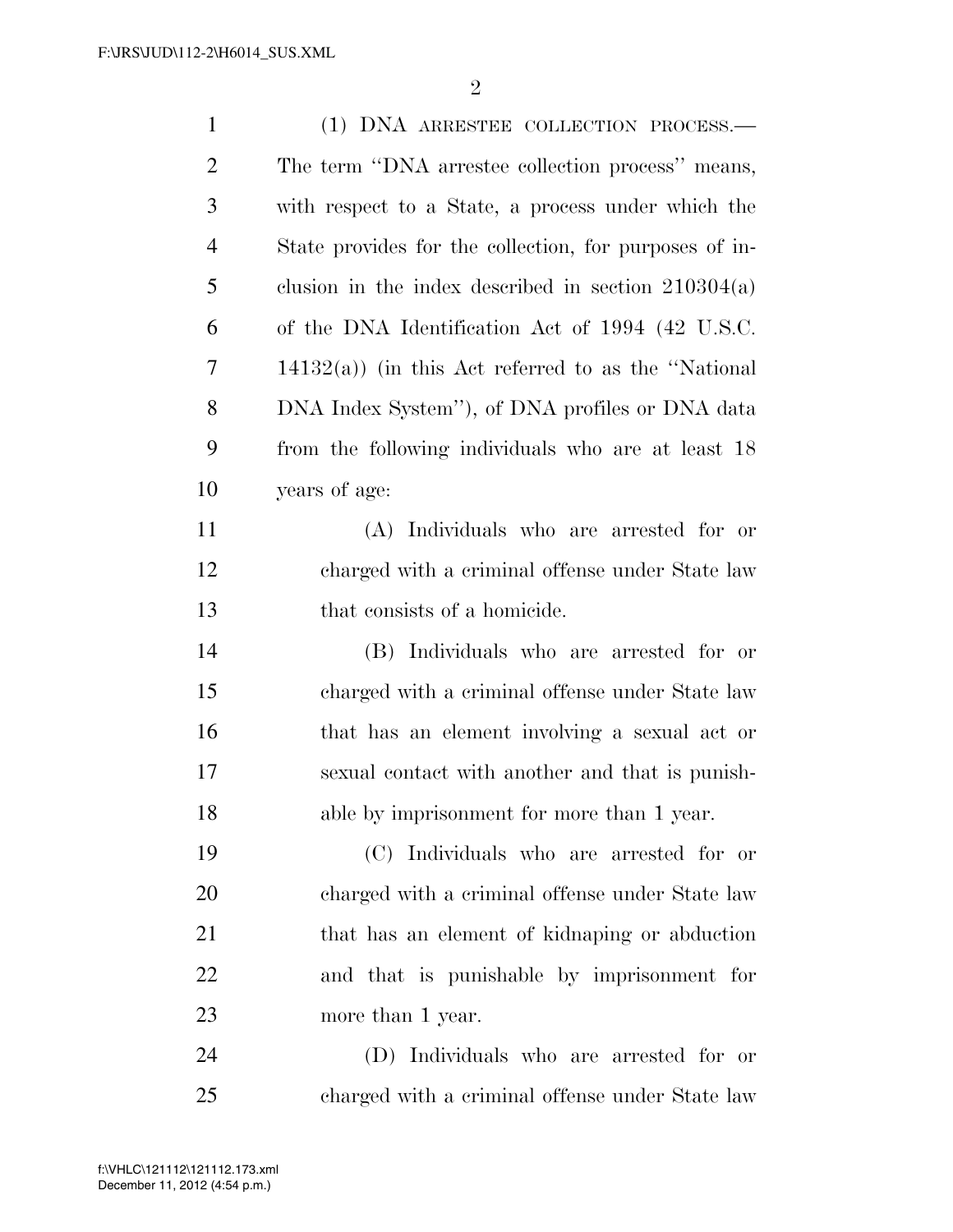| $\mathbf{1}$   | that consists of burglary punishable by impris-          |
|----------------|----------------------------------------------------------|
| $\overline{2}$ | onment for more than 1 year.                             |
| 3              | (E) Individuals who are arrested for or                  |
| $\overline{4}$ | charged with a criminal offense under State law          |
| 5              | that consists of aggravated assault punishable           |
| 6              | by imprisonment for more than 1 year.                    |
| 7              | (2) STATE.—The term "State" means<br>any                 |
| 8              | State of the United States, the District of Columbia,    |
| 9              | the Commonwealth of Puerto Rico, the Virgin Is-          |
| 10             | lands, American Samoa, Guam, and the Common-             |
| 11             | wealth of the Northern Mariana Islands.                  |
| 12             | SEC. 3. GRANTS TO STATES TO IMPLEMENT DNA ARRESTEE       |
|                |                                                          |
| 13             | <b>COLLECTION PROCESSES.</b>                             |
| 14             | (a) IN GENERAL.—The Attorney General shall, sub-         |
| 15             | ject to amounts made available pursuant to section 5,    |
| 16             | carry out a grant program for the purpose of assisting   |
| 17             | States with the costs associated with the implementation |
| 18             | of DNA arrestee collection processes.                    |
| 19             | (b) APPLICATIONS.—                                       |
| 20             | $(1)$ IN GENERAL.—To be eligible to receive a            |
| 21             | grant under this section, in addition to any other re-   |
| 22             | quirements specified by the Attorney General, a          |
| 23             | State shall submit to the Attorney General an appli-     |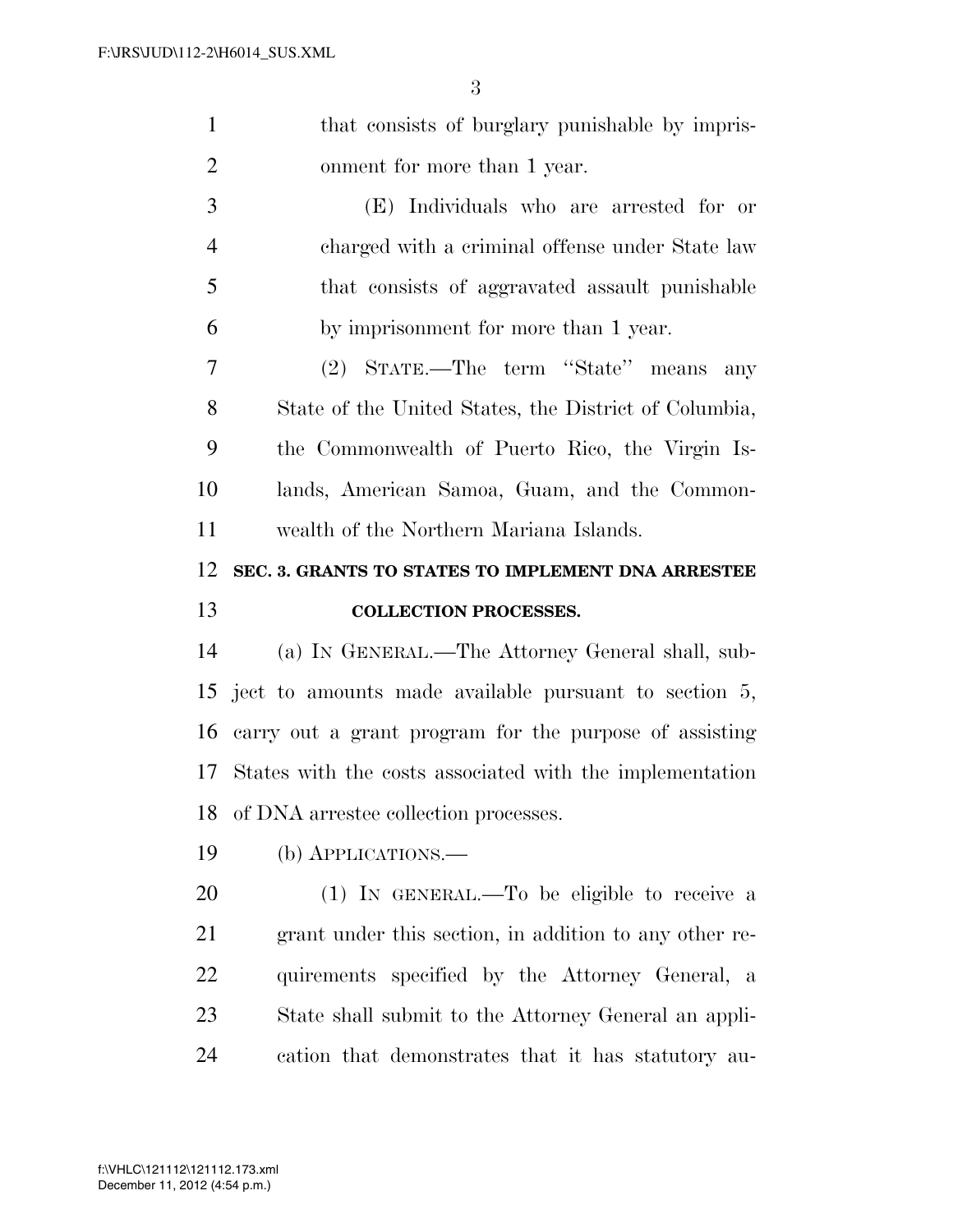thorization for the implementation of a DNA ar-restee collection process.

 (2) NON-SUPPLANTING FUNDS.—An application submitted under paragraph (1) by a State shall in- clude assurances that the amounts received under the grant under this section shall be used to supple- ment, not supplant, State funds that would other- wise be available for the purpose described in sub-section (a).

 (3) OTHER REQUIREMENTS.—The Attorney General shall require a State seeking a grant under this section to document how such State will use the grant to meet expenses associated with a State's im- plementation or planned implementation of a DNA arrestee collection process.

(c) GRANT ALLOCATION.—

 (1) IN GENERAL.—The amount available to a State under this section shall be based on the pro- jected costs that will be incurred by the State to im- plement a DNA arrestee collection process. Subject to paragraph (2), the Attorney General shall retain discretion to determine the amount of each such grant awarded to an eligible State.

 (2) MAXIMUM GRANT ALLOCATION.—In the case of a State seeking a grant under this section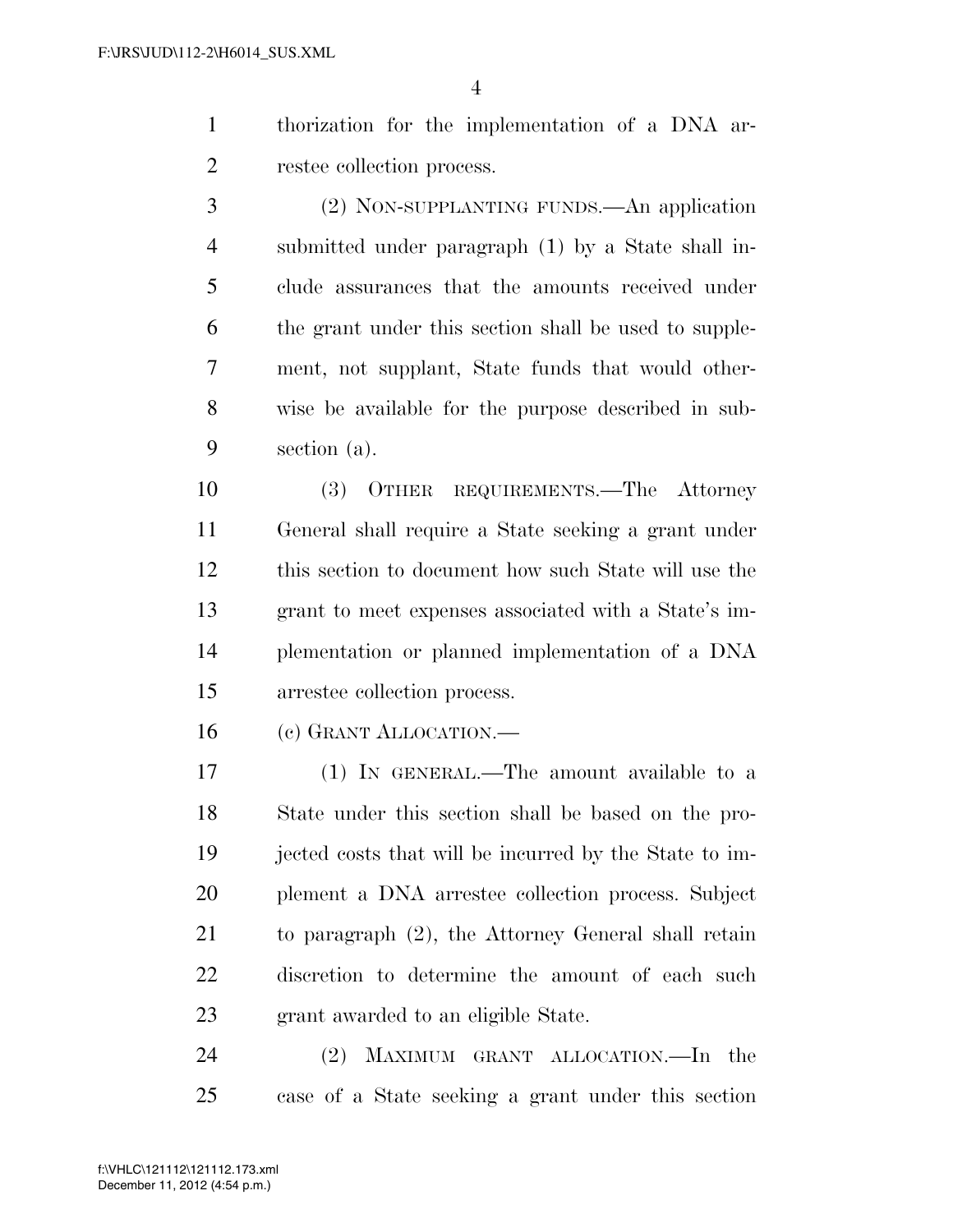with respect to the implementation of a DNA ar- restee collection process, such State shall be eligible for a grant under this section that is equal to no more than 100 percent of the first year costs to the State of implementing such process.

 (d) GRANT CONDITIONS.—As a condition of receiving a grant under this section, a State shall have a procedure in place to—

 (1) provide written notification of expungement provisions and instructions for requesting expungement to all persons who submit a DNA pro-12 file or DNA data for inclusion in the index;

 (2) provide the eligibility criteria for expungement and instructions for requesting expungement on an appropriate public Web site; and (3) make a determination on all expungement requests not later than 90 days after receipt and provide a written response of the determination to the requesting party.

# **SEC. 4. EXPUNGEMENT OF PROFILES.**

 The expungement requirements under section 210304(d) of the DNA Identification Act of 1994 (42 U.S.C. 14132(d)) shall apply to any DNA profile or DNA data collected pursuant to this Act for purposes of inclu-sion in the National DNA Index System.